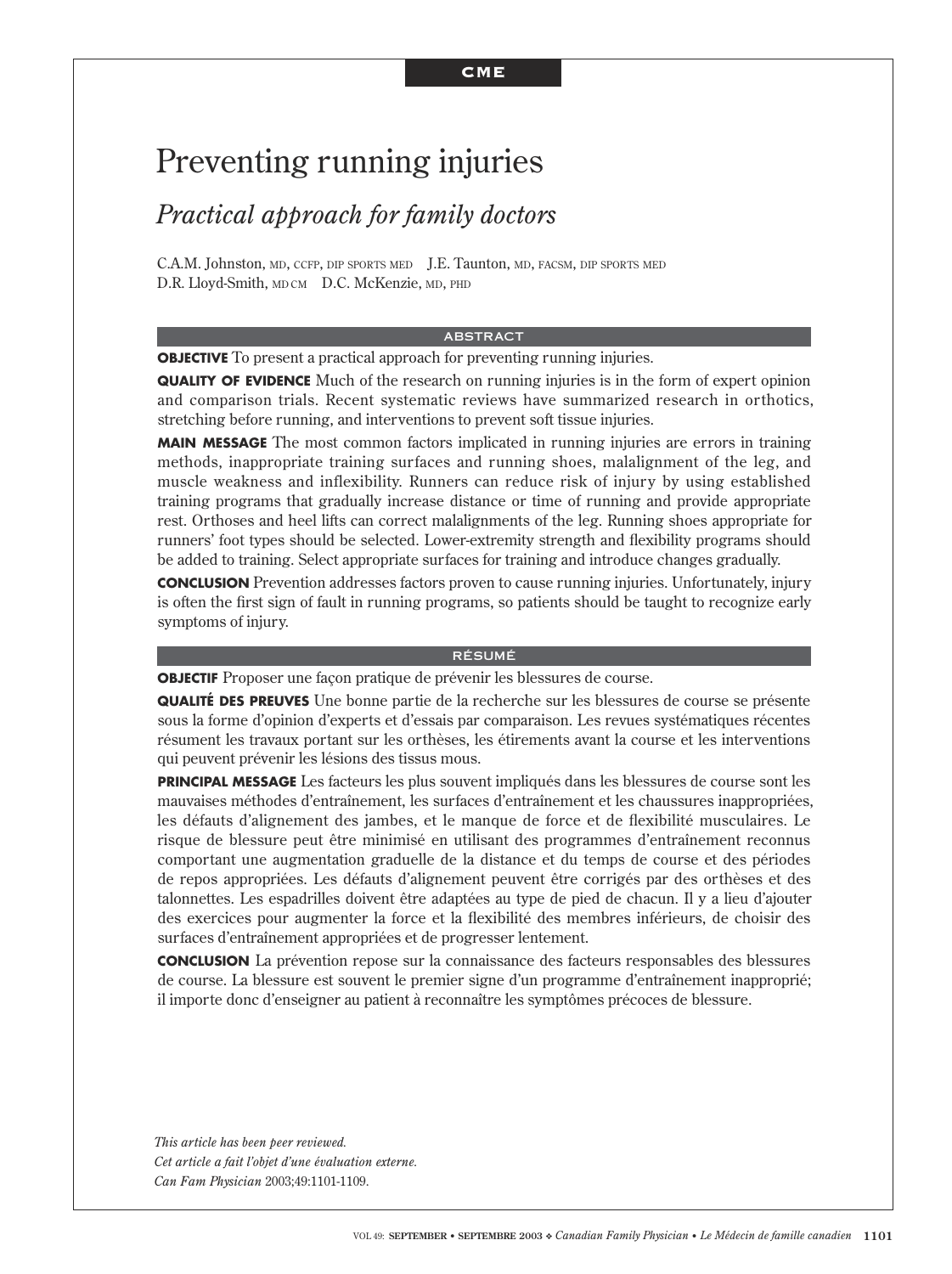

amily physicians are well positioned to help their patients attain and maintain good health. Exercise reduces risk of all-cause mortality, coronary artery disease, hyperten-

sion, type 2 diabetes mellitus, stroke, osteoporosis, colon cancer, and breast cancer.<sup>1</sup> Running is an attractive option to many because it is affordable and flexible. Running can cause musculoskeletal injuries, however, and exacerbate known or expose latent medical conditions.

This article focuses on preventing musculoskeletal injuries related to running. The principles of injury prevention are similar for new and experienced runners. It is generally accepted that running injuries result from any combination of extrinsic and intrinsic factors that exceed a runner's capacity to withstand injury. Extrinsic factors include training methods, training surfaces, and running shoes; intrinsic factors are muscle strength, flexibility, and malalignment of the leg. We reiterate the principles of preventing running injuries<sup>2</sup> and highlight advances and controversies reported in the literature.

### **Quality of evidence**

Appropriate articles were identified through the databases Sport Discus and MEDLINE. A key word search was conducted using combinations of "run," "injury," "prevention," "treatment," "training," "alignment," "pronation," "supination," "muscle," "strength," "flexibility," "shoes," and "surface." Additional articles were identified from references of selected articles. Much of the research is in the form of expert opinion (level III evidence) and comparison trials (level II evidence). Recent systematic reviews (level I evidence) have summarized research dealing with orthotics, stretching before running, and interventions to prevent soft-tissue running injuries. Habitual runners constitute the majority of study participants, which could introduce bias because risk of injury is lower with more experienced runners.3 Where no proven practices exist, suggestions are based on the experience of physicians at the Allan McGavin Sports Medicine Centre where more than 1000 runners have been treated yearly over the past 20 years.

. . . . . . . . . . . . . . . . .

**Dr Johnston** *works in the Toronto, Ont, area.*  **Dr Taunton** *and* **Dr McKenzie** *are Professors in the School of Human Kinetics and the Division of Sports Medicine in the Department of Family Practice at the University of British Columbia in Vancouver.*  **Dr Lloyd-Smith** *is a physician at the Student Health Service at the University of British Columbia and at the Allan McGavin Sports Medicine Centre.*

### **Training methods**

Appropriate training is essential because 60% of all running injuries are the result of doing "too much, too soon."4,5 A training program should expose tissues to appropriately dosed and graduated stress interspersed with adequate rest (usually 24 to 48 hours). Clement states, "the timing of recovery is just as important as the loading of exercise."6 Suitable recovery prevents running injuries, which are the result of overloading a tissue's capacity to adapt. Training programs are typically derived from this coaching principle (level III evidence).

Yeung and Yeung<sup>7</sup> summarized the available randomized and quasirandomized trials on preventing running injuries. One study illustrated that novice runners who were prison inmates reduced their injury rate by running 1 to 3 days weekly (RR 0.19, 95% CI 0.06-0.66) and 15 to 30 minutes daily (RR 0.41, 95% CI 0.21-0.79) rather than 5 days weekly and 45 minutes daily.8 Studies of military recruits showed a reduction of running distance from 280 to 82 km in basic training over 12 weeks decreased the number of injuries (RR 0.70, 95% CI 0.54-0.91), especially of the knee. $9,10$  Yeung and Yeung<sup>7</sup> concluded that, from the limited data available, "it is not possible to suggest an optimal training load (level I evidence)."7

Macera et al<sup>11</sup> identified distance running as a modifiable risk factor for habitual male runners. They suggested men who ran more than 64 km weekly would reduce risk of injury by 15% in 1 year if they ran 48 to 64 km weekly instead. Risk of injury would be further reduced due to the absence of previous injury, a nonmodifiable risk factor. Too few female subjects were included to attain statistically significant results for them.

Our centre has developed a walk-run program designed for patients who have never run or are returning to running after injury (**Table 1**). We recommend novice runners run at a pace at which they can converse without breathlessness. On off days, cross-training with nonimpact exercise is acceptable. One study evaluated a 2-week graduated running program (our program is 5 weeks) and observed no reduction in injuries.<sup>12</sup>

Training programs for advanced runners will not be discussed because the demands of experienced runners are too diverse to address here. Clinics operated through running supply stores and books with sample training programs are good resources. $13,14$ Training programs are evaluated based on runners' performance and not on absence of injury. To minimize risk of injury, we recommend increasing training duration or intensity by no more than 10% per week (level III evidence).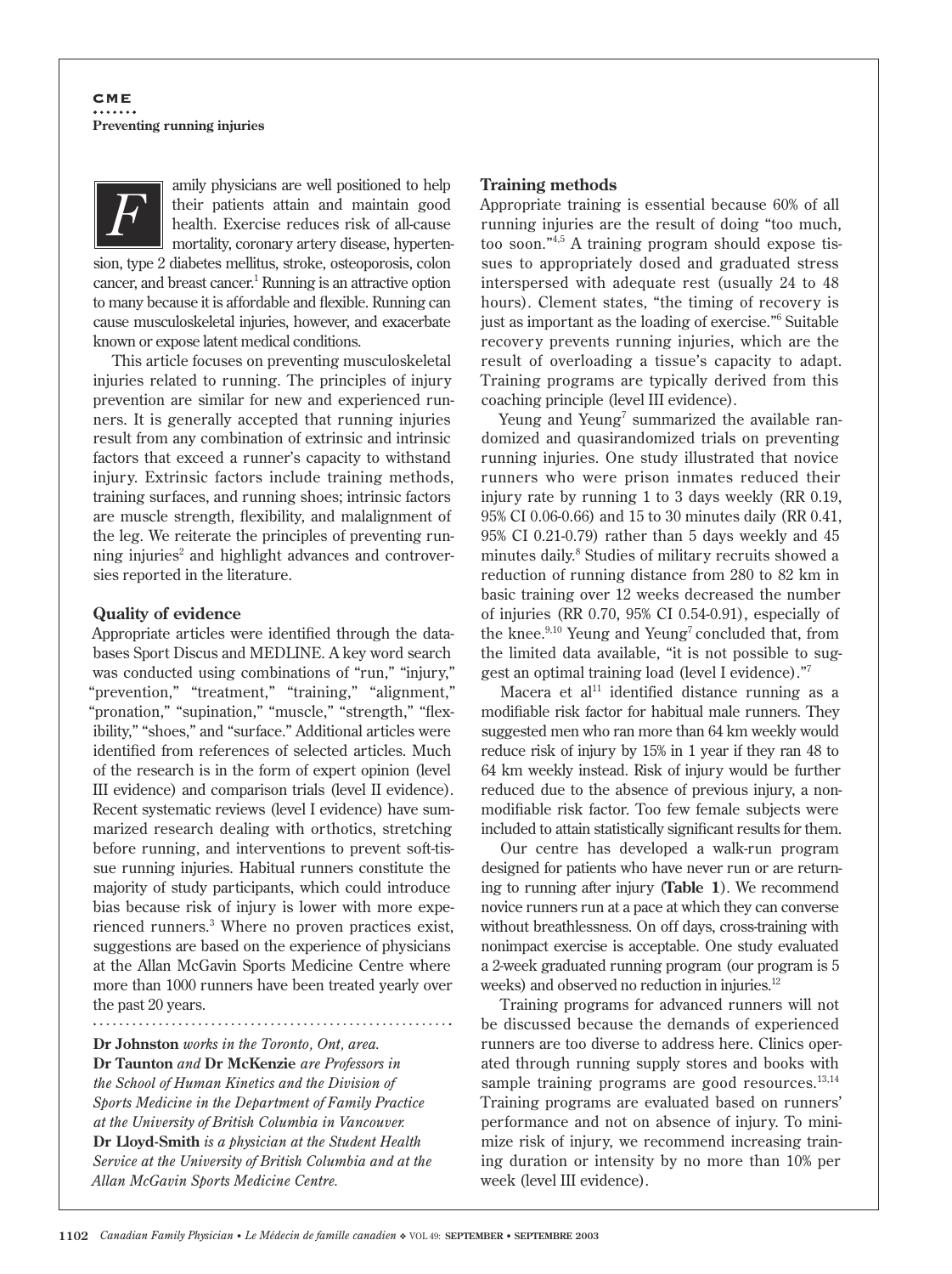**Table 1. Sample walk-run program:** *The walk-run program is started after a patient has demonstrated the ability to walk 30 minutes consecutively without injury 3 times weekly on alternate days. The goal is to run pain-free for 30 minutes 3 times weekly. It involves a total activity period of 30 minutes structured into six sets of 5 minutes on alternate days. In each set, there is a combination of running and walking where the run component is increased after each session by 30 seconds.*

| <b>WEEK</b> | <b>MONDAY</b>                     | <b>WEDNESDAY</b>                  | <b>FRIDAY</b>                                  |
|-------------|-----------------------------------|-----------------------------------|------------------------------------------------|
|             | 10-min walk                       | 20-min walk                       | 30-min walk                                    |
| 2           | $6x$ (4.5-min walk + 0.5-min run) | $6x$ (4-min walk + 1-min run)     | $6x$ (3.5-min walk + 1.5-min run)              |
| -3          | $6x$ (3-min walk + 2-min run)     | $6x$ (2.5-min walk + 2.5-min run) | $6x$ (2-min walk + 3-min run)                  |
| 4           | $6x$ (1.5-min walk + 3.5-min run) | $6x$ (1-min walk + 4-min run)     | $6x(0.5\text{-min walk} + 4.5\text{-min run})$ |
| 5           | 30-min run                        | 30-min run                        | 30-min run                                     |

Several studies show that decreasing distance run weekly can reduce injury (level I evidence). There are no studies of injuries among runners wanting to increase their distance. They should take a graduated approach to achieve their goals (level III evidence). When implementing a program, common errors that can cause injuries are accelerating the program beyond the ability of tissues to adapt and not backing down from pain, which indicates the body's inability to adapt.

### **Leg malalignment**

McKenzie et  $al<sup>15</sup>$  speculate that underappreciation of biomechanical abnormalities is the single most overlooked factor in treatment and prevention of running injuries. Arch type and leg-length differences are alignment factors that can be easily assessed in practice. Assessment of these alignment factors, their association with running injury, and the success of treatment with foot orthoses is outlined below.

There are three common foot arch types: a "normal" arch, pes cavus (high-arched or supinated feet), and pes planus (flat-footed or pronated feet) (**Figure 1**). Pronation and supination are normal phenomena. When they are excessive, compensatory rotation occurs in the tibia, and stress is transmitted proximally through the leg. This stress contributes to foot, ankle, knee, hip, or lower back pain in pronated or supinated runners.15

Cohort studies of habitual and marathon runners as well as military recruits suggest that types of static misalignment, including arch height and leg-length difference, are not major risk factors for injury (level II evidence).<sup>16-19</sup> A study of dynamic biomechanical running variables illustrated that non-significant trends of greater pronation magnitude and velocity were not associated with injury and that increased knee movement was associated with injury.<sup>20</sup> Static alignment does not necessarily predict dynamic alignment (ie,

a pronated foot arch on clinical assessment does not always imply excessive pronation while running). Gait analysis to assess dynamic running variables should be the subject of future research to evaluate it as a clinical tool to identify those at risk of injury who could reduce that risk with an orthosis.

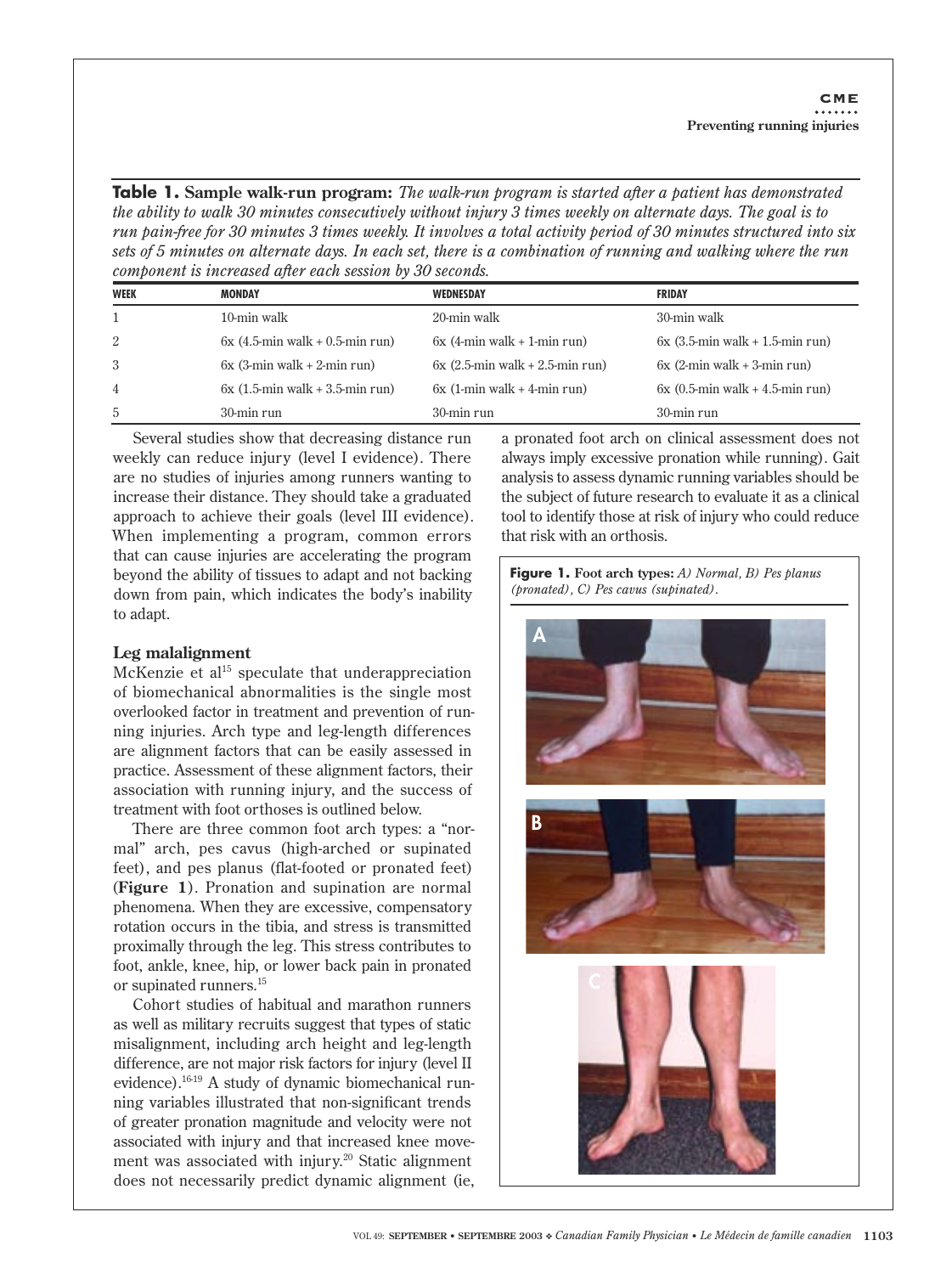# **CME Preventing running injuries**

Orthotic devices are often prescribed for runners to promote biomechanical efficiency. Razeghi and Batt $21$  suggest that orthosis use is "somewhat empirical and frequently based on assumptions and insufficient clinical assessment" (level I evidence). Despite this suggestion, Nigg et al<sup>22</sup> found that  $70\%$  to  $80\%$  of injured runners "respond positively to treatment to a variety of injuries with orthotics or inserts" in studies assessing outcome of orthotic treatments<sup>4,23-25</sup> (level I evidence). D'Ambrosia<sup>23</sup> and Gross et al<sup>25</sup> observed that pes cavus feet and inappropriately fitted orthoses accounted for many failures of treatment (level II evidence). Nigg et al<sup>22</sup> claim that an appropriate orthosis reduces muscle activity, increases muscle performance, and feels comfortable. Since muscle activity and performance are impossible to assess clinically, a patient's subjective response to an orthosis could be the most appropriate monitoring method (level III evidence).

Yeung and Yeung<sup>7</sup> cited experimental studies<sup>26,27</sup> indicating that shock-absorbing insoles do not prevent overuse soft tissue injuries in military recruits and contradicting a recent Cochrane review.<sup>28</sup> Use of an orthosis has been shown to reduce incidence of specific stress fractures in military recruits (level II evidence).29

Leg-length inequality is a common biomechanical abnormality, which results in a muscle imbalance that contributes to injury.30 Observational studies have identified leg-length differences in injured $31-33$  and uninjured $33$  runners. Leg-length inequality is characterized as anatomical (difference in bone length), functional (secondary to a rotated pelvis), or environmental (running on banked surfaces).30

Absolute leg length is the distance from the anterior superior iliac spine to the medial malleolus. Relative leg length is the distance from the umbilicus to the medial malleolus. Experts claim this diagnostic method is marred by inaccurate measurements and lack of sensitivity in identifying cases where structural shortening is distal to the malleolus or the difference is present only when standing. A subjective diagnostic method involves assessing pelvic tilt (the line connecting the right and left anterior superior iliac spines). If there is no leg-length difference, no abnormal pelvic tilt is present (**Figure 2A**). If a leg-length difference exists, inserting a 5-mm heel lift under the shorter or longer leg corrects or exaggerates the pelvic tilt (**Figure 2**). X-ray and ultrasound examinations are considered more accurate for diagnosis but typically are not used.30

**Figure 2. Pelvic tilt:** *A) Normal pelvic tilt expected if no leg-length difference exists or if heel lift is inserted under shorter leg correcting the leg-length difference. B) Exaggerated pelvic tilt expected if heel lift inserted under longer leg worsens the leg-length difference*.



Only anecdotal literature describes treatment of leg-length differences. Leg-length inequalities are likely to be treated with heel lifts in our clinic if they are greater than 10 mm and associated with signs of skeletal compensation including pelvic tilt, scoliosis, hip and knee joint malalignment, and excessive unilateral pronation (**Figure 3**).

Biomechanical assessments of runners should at minimum consist of measuring leg length and determining arch type. Further research might support widespread use of orthoses and heel lifts in preventing leg injury among runners.

### **Running shoes**

Selecting running shoes based on foot type is the initial step in optimizing patients' running biomechanics. Specific shoe models appropriate for different foot types are listed in **Table 2**. 34,35 Running shoes have specific combinations of support and stability designed for a high-impact heel-toe gait that are distinct from other shoes, such as cross-training and court shoes.<sup>36</sup>

Running in the wrong shoes can adversely affect lower extremity alignment, making runners more susceptible to injury (level III evidence). For example, predisposing factors for Achilles tendon conditions include a shoe that twists easily, insufficient heel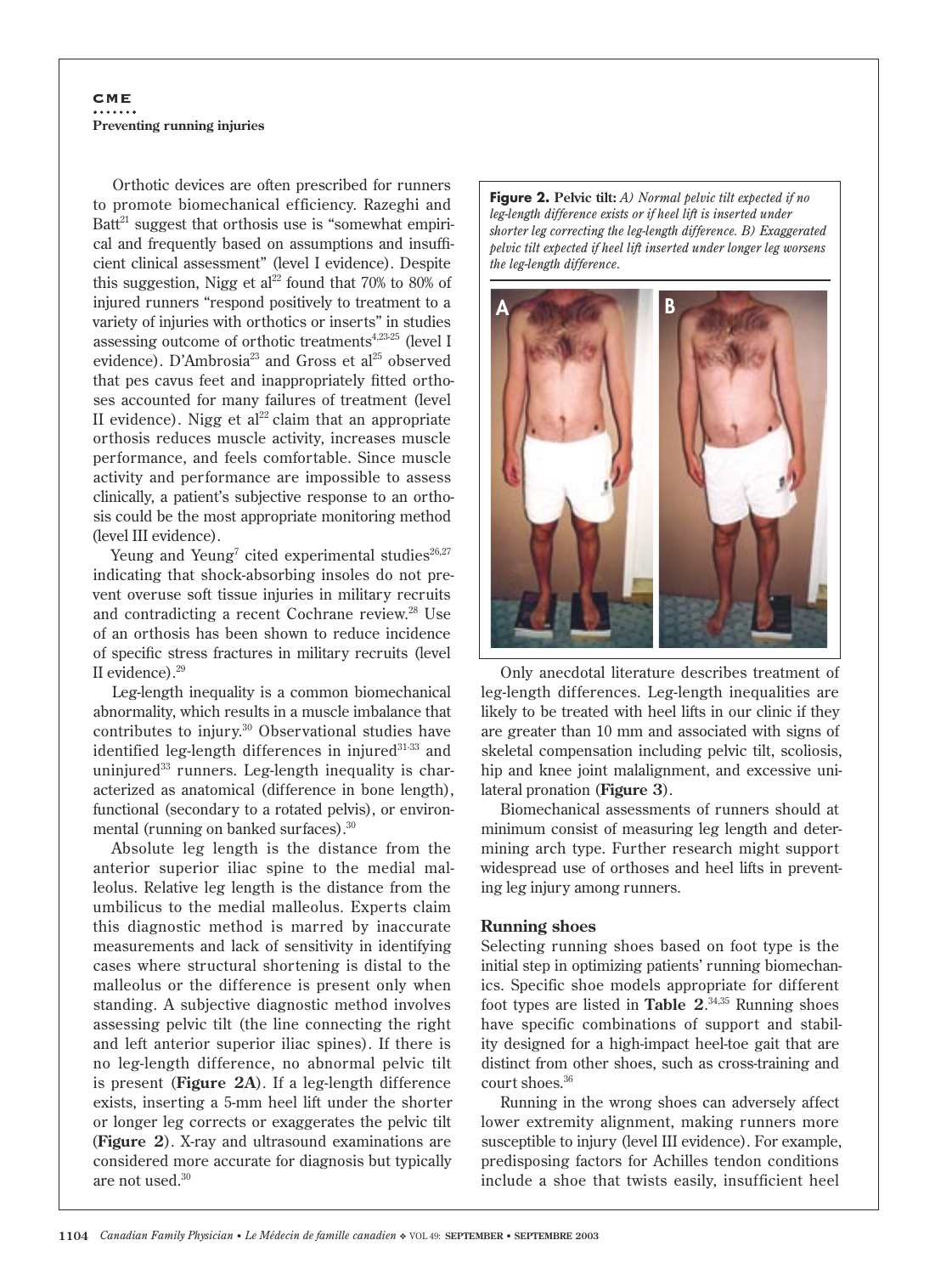

Table 2. Shoe models appropriate for various foot types: Shoe models can vary annually. Referring patients to running shoe stores that keep abreast of these changes will optimize the shoe-selection process.

|                     | <b>SHOE CATEGORY (FOOT TYPE)</b>              |                                         |                                        |                                            |  |
|---------------------|-----------------------------------------------|-----------------------------------------|----------------------------------------|--------------------------------------------|--|
| <b>SHOE COMPANY</b> | <b>MOTION CONTROL</b><br>(EXCESSIVE PRONATOR) | <b>STABILITY</b><br>(MODERATE PRONATOR) | <b>NEUTRAL SUPPORTIVE</b><br>(NEUTRAL) | <b>FLEXIBLE/CUSHION</b><br>(UNDERPRONATOR) |  |
| Adidas              | Calibrate                                     | N/A                                     | Supernova C                            | N/A                                        |  |
| Asics               | $MC+*$                                        | Kayano*                                 | <b>Nimbus</b>                          | Gel Cumulas                                |  |
| <b>Brooks</b>       | Beast*                                        | Vapor                                   | Glycerin                               | N/A                                        |  |
| Mizuno              | Foundation                                    | $Alchemy*$                              | <b>Wave Creation</b>                   | N/A                                        |  |
| New Balance         | $1121*$                                       | $764*$                                  | $991*$                                 | N/A                                        |  |
| Nike                | Kantara                                       | Max Moto                                | N/A                                    | Pegasus                                    |  |
| Saucony             | $Course*$                                     | Webb                                    | Trigon*                                | Jazz                                       |  |

N/A-shoe company has no shoe model in the given shoe category.

Data from Moore.<sup>35</sup>

\*Shoe company has more than one shoe model in the given shoe category.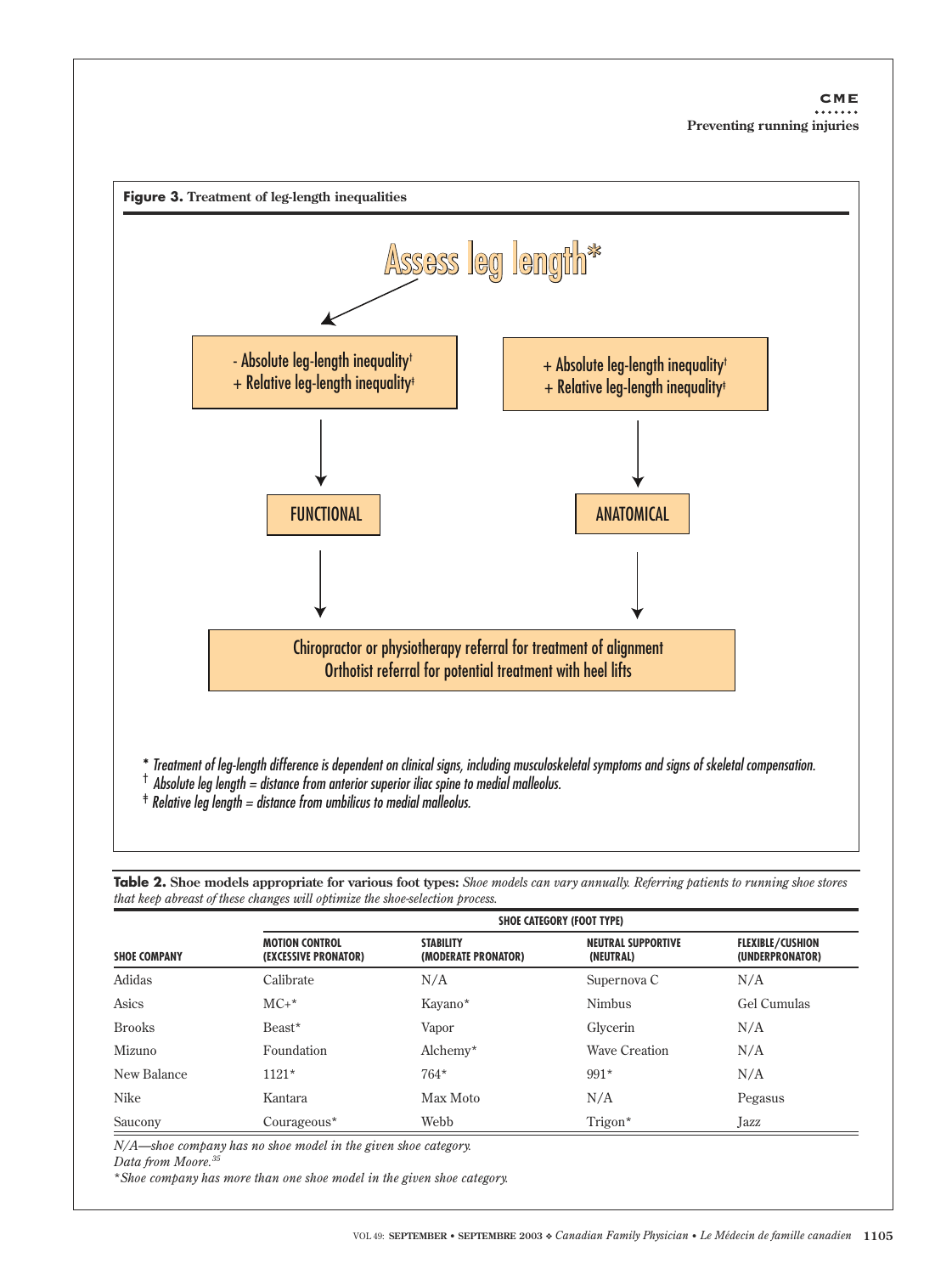## CME **Preventing running injuries**

height, and a worn or rigid sole.<sup>34</sup> Running shoes should be replaced after 500 to 700 km because they lose their shock-absorbing abilities.<sup>37</sup>

In summary, shoes should be selected to match runners' feet. Regularly replacing running shoes at appropriate intervals is important.

### **Muscle strength and flexibility**

Muscle inflexibility and weakness of the quadriceps and the gastrocnemius and soleus group have been associated with injury.<sup>32</sup> Johansson<sup>38</sup> hypothesizes that muscle fatigue leads to an inability to resist impact that can result in injury.

Yeung and Yeung<sup>7</sup> identified two studies where runners stretched some time before or after the running session $12,39$  and three studies where runners stretched immediately before running.<sup>40-42</sup> Reduced risk of injury was identified in only one of these studies when five sets of stretches some time before or after training were held for 30 seconds.40 The other stretching protocols (one to three sets held for 10 to 30 seconds) did not affect risk of injury.12,40-42

Shrier<sup>43</sup> reviewed controlled studies of stretching before exercise. All studies involving runners suggested that stretching before running did not prevent injury.11,31,42,44-47 There was a non-significant trend toward a higher injury rate in those who did stretch. The basic science literature on stretching and skeletal muscle strain offered explanations of this trend.

- Better compliance decreases the amount of energy that can be absorbed by muscles.
- Varying sarcomere lengths allows for injury during eccentric muscle contractions despite the fact that all sarcomeres are not stretched beyond their normal length.
- Mild stretching can cause damage at the cellular level.
- Stretching masks muscle pain.<sup>43</sup>

We suggest that runners incorporate both strengthening and stretching programs to prevent injury (level III evidence). Eccentric strength training (contraction of a lengthening muscle) most closely simulates muscle action during running.<sup>48</sup> Musclestrengthening exercises prescribed in our clinic include drop squat (**Figure 4**), heel drop (**Figure 5**), and hip abduction exercises (**Figure 6**).

Progression of the drop-squat program involves increasing the speed of the drop and adding weights to patients' hands. Initially, patients should perform a slow "drop" and return to the starting position slowly. Patients progress to a quick drop similar to jumping from a height and absorbing the impact. Quick drops

are advanced by adding weight to patients' hands in 2.25-kg, or 5-lb, increments up to a 9-kg, or 20-lb (per hand), maximum.

**Figure 4. Drop-squat exercises:** *A) In start position, feet should be shoulder width apart with kneecaps directly over the second toe. B) In finish position, depth of squat should be between 45 and 75 in a comfortable position. Patient should feel tightening of a working vastus medialis obliquus muscle. If no tightening is felt, knee might not be in a neutral position but in a valgus or varus position.*





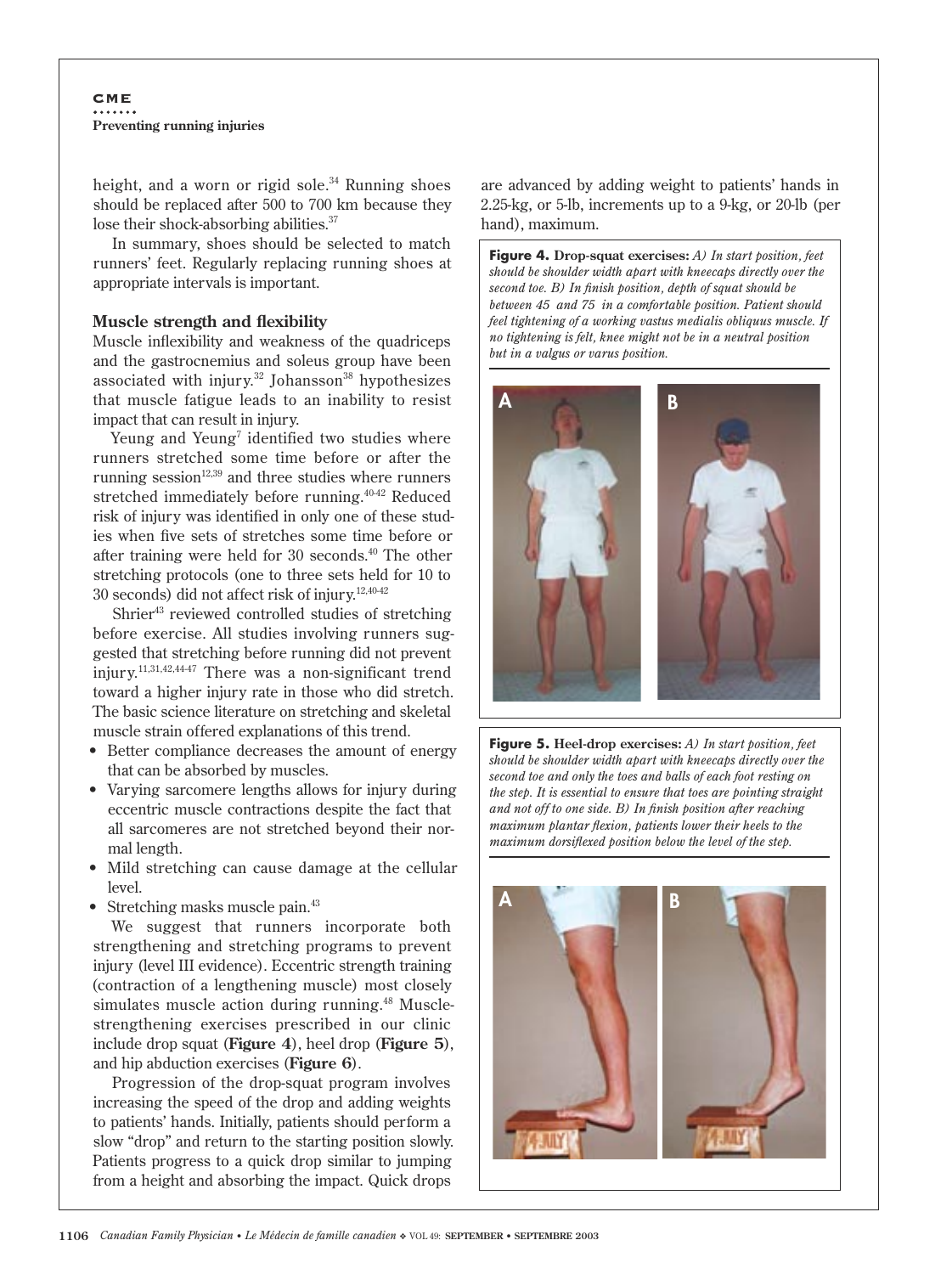## **CME Preventing running injuries**

**Figure 6. Hip abduction exercise:** *A) In start position, patients lie on their sides with the leg to be strengthened on top. B) In finish position, the leg to be strengthened is abducted between 30 and 45 in a comfortable position*.



The heel-drop program should be performed fast enough that, at the end of the drop, patients feel a bouncing motion. The program is advanced similarly to the drop-squat program.

In the hip abduction exercise, the program is advanced in 0.45-kg, or 1-lb, increments to a 4.5-kg, or 10-lb, maximum.

For each exercise, three sets of 20 repetitions are done consecutively and daily. After 5 consecutive days of pain-free exercise, patients may advance the exercise. If pain occurs, it is important to regress to the previous comfortable level and progress again after two pain-free sessions. After program completion, these exercises should be performed three times weekly at their most difficult level as a maintenance program.

We recommend a series of lower extremity stretches (**Figure 7**) after exercise. A stretch sensation should be generated and the position held for 30 to 60 seconds.

In summary, muscle weakness and inflexibility are associated with certain running injuries. The leg-strengthening and stretching programs outlined above should be implemented to minimize injury. Stretching should occur after exercise.

**Figure 7. Lower extremity stretching program:** *When the "stretching" sensation is achieved, the position is maintained for 30 to 60 s. Exercises are done three times per stretching session. Stretches can be done daily provided muscles are "warmed up" first. A) In a quadriceps stretch, the right hand grabs the right foot and pulls it behind the right buttock. The stretching sensation should be felt over the anterior thigh. B) In a hamstring stretch, both hands reach for the foot of the extended left leg. The right leg should be bent so that the sole of the foot is placed on the inner thigh of the leg being stretched. The stretching sensation should be felt over the posterior thigh. C) In a groin stretch, the soles of both feet are brought together toward the groin and the knees are allowed to fall to the ground until a stretching sensation is felt over the inner thigh.* 

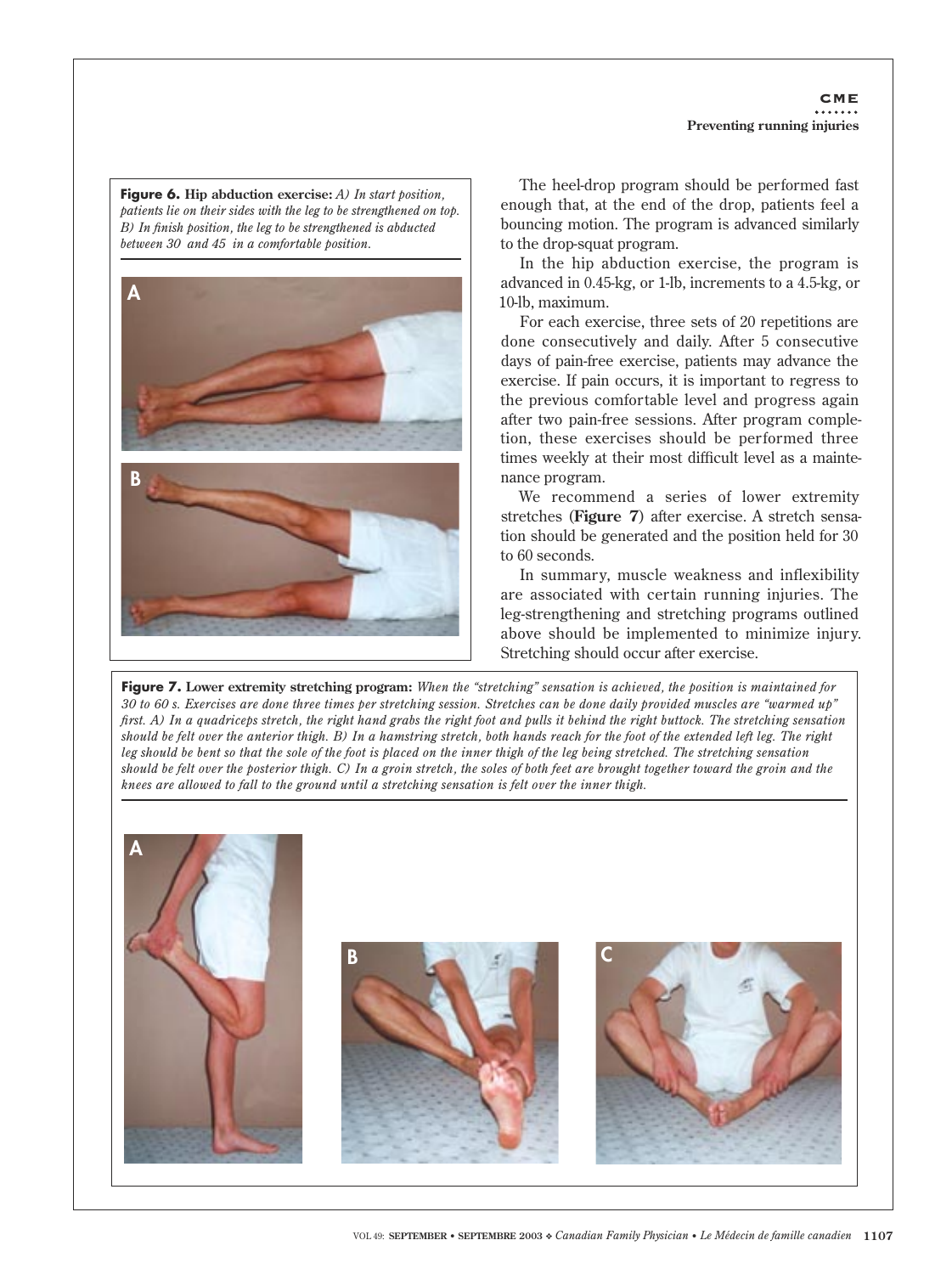j

**Figure 7 continued. Lower extremity stretching program:** *D) In an iliotibial band stretch, the left leg is crossed over the right leg. A stretching sensation should be felt over the lateral aspect of the distal right thigh. Exaggerated hip abduction to the right and leaning the upper body to the left should increase the stretching sensation. E) In a straight-knee calf stretch, patients should take a big step forward with the left leg and bend the knee for balance. With an extended right knee, the stretching sensation should be felt over the proximal calf. F) In a bent-knee calf stretch, patients should take a big step forward with the left leg and bend the knee for balance. With a flexed right knee, the stretching sensation should be felt over the distal calf*.



### **Training surface**

Macera et al<sup>11</sup> found running on sidewalks was a risk factor for injury among habitual runners. Patellofemoral syndrome and tibial stress syndrome were associated with harder training surfaces. $32$  Running on loose surfaces is linked to meniscus injuries. Running up and down hills is related to patellar tendinopathy and iliotibial band friction syndrome.<sup>49</sup> Clinical experience shows that injuries often occur when new surfaces are rapidly introduced. Most Canadian runners must run on pavement due to the weather. Similar to training duration, time spent on any new training surface should increase by no more than 10% weekly (level III evidence).

### **Conclusion**

Prevention assesses each etiologic factor and tries to mitigate it. Still, it is difficult to predict injury because the combination of intrinsic and extrinsic factors that cause injury in one runner do not necessarily injure another. Injury is often the first sign of fault in any running program. Patients should be educated to recognize early symptoms of injury. Treatment can then be initiated and etiologic factors addressed.

Prevention of running injuries can be summarized as follows.

• Establish a graduated training program, which allows tissues to adapt to the stresses of running.

- Optimize running biomechanics by using orthoses and heel lifts to correct specific lower extremity malalignments.
- Select running shoes appropriate to runners' foot types.
- Emphasize the need to incorporate a lower extremity strength and flexibility program.
- Select appropriate surfaces for training, and introduce changes gradually.

#### **Competing interests**

*None declared*

*Correspondence to: Dr Christopher Johnston, 455 Crossing Bridge Pl, Aurora, ON L4G 7N1; telephone and fax (905) 726-4448; e-mail* camj73@yahoo.ca

#### **References**

- 1. Marshall KG. Benefits of exercise. In: *Mosby's family practice sourcebook*. St Louis, Mo: Mosby; 2000. p. 105.
- 2. Clement DB, Taunton JE. A guide to the prevention of running injuries. *Can Fam Physician* 1980;26:543-8.
- 3. Van Mechelen W. Can running injuries be effectively prevented? *Sports Med* 1995;19(3):161-5.
- 4. James SJ, Bates BT, Osternig LR. Injuries to runners. *Am J Sports Med* 1978;6:40-50.
- 5. Johnston CAM, Taunton JE, Lloyd-Smith DR, Zumbo B. A prospective survey assessing causative factors, outcome, and compliance with treatment in injured runners at the Allan McGavin Sports Medicine Centre. In press.
- 6. Clement DB. The practical application of exercise training principles in family medicine. *Can Fam Physician* 1982;28:929-32.
- 7. Yeung EW, Yeung SS. A systematic review of interventions to prevent lower limb soft tissue running injuries. *Br J Sports Med* 2001;35:383-9.